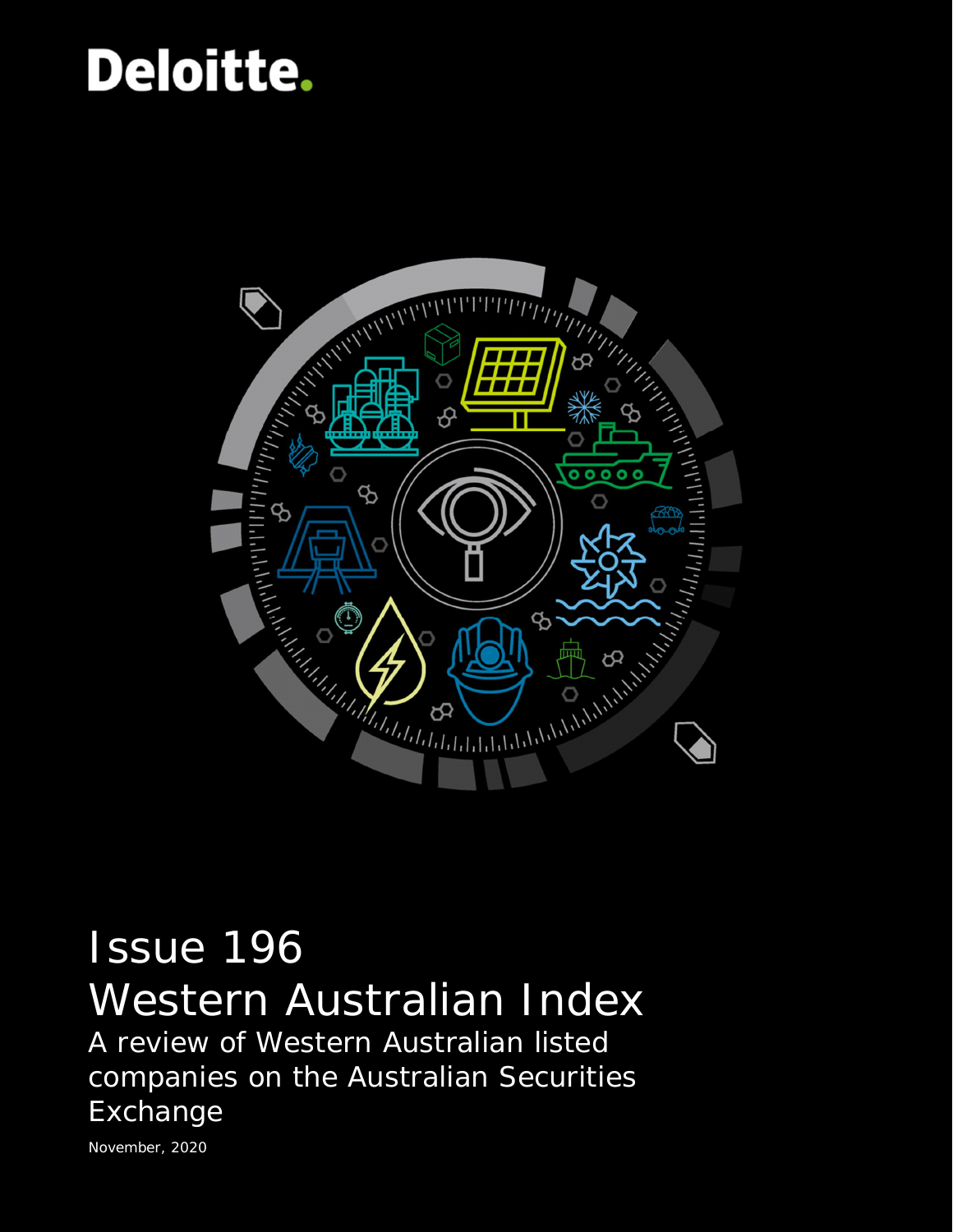### WA's top 100 listed companies

WA's top 100 listed companies – at 30 November 2020

| This<br>Month   | Last<br>Month   | ASX        | Long Comp Name                         | Mkt Cap<br>30 November 20 | Mkt Cap<br>31 October 20 | Last<br>Price<br>(mth) | High<br>Price<br>(yr) | Low<br>Price<br>(yr) | <b>EPS</b><br>(PoAb) |
|-----------------|-----------------|------------|----------------------------------------|---------------------------|--------------------------|------------------------|-----------------------|----------------------|----------------------|
| $\mathbf{1}$    | $\mathbf{1}$    | <b>FMG</b> | Fortescue Metals Group<br>Limited      | 56,106.73                 | 53,459.90                | 18.23                  | 19.56                 | 8.20                 | 1.54                 |
| 2               | $\overline{2}$  | <b>WES</b> | Wesfarmers Limited                     | 56,068.40                 | 52,111.30                | 49.45                  | 50.67                 | 29.75                | 1.50                 |
| $\mathfrak{Z}$  | $\overline{3}$  | <b>WPL</b> | Woodside Petroleum Ltd.                | 21,524.99                 | 16,858.20                | 22.37                  | 36.28                 | 14.93                | (4.40)               |
| 4               | 5               | S32        | South32 Limited                        | 11,451.68                 | 9,773.34                 | 2.40                   | 2.94                  | 1.59                 | (0.01)               |
| 5               | $\overline{4}$  | <b>NST</b> | Northern Star Resources<br>Limited     | 9,343.53                  | 11,003.29                | 12.61                  | 17.03                 | 8.85                 | 0.37                 |
| 6               | $\overline{7}$  | <b>MIN</b> | Mineral Resources Ltd                  | 6,074.77                  | 4,689.96                 | 32.33                  | 32.67                 | 12.11                | 5.33                 |
| $\overline{7}$  | 6               | SAR        | Saracen Mineral Holdings<br>Limited    | 5,216.97                  | 6,247.07                 | 4.71                   | 6.75                  | 2.81                 | 0.19                 |
| 8               | 10              | <b>LYC</b> | Lynas Corporation Limited              |                           |                          |                        |                       | 1.04                 |                      |
| 9               | 8               | <b>IGO</b> | <b>IGO Limited</b>                     | 3,406.08                  | 2,550.05                 | 3.78                   | 3.85                  |                      | (0.03)               |
| 10              | 9               | <b>BWP</b> | <b>BWP Trust</b>                       | 2,800.15                  | 2,650.89                 | 4.69                   | 7.11                  | 3.27                 | 0.26                 |
| 11              | 11              | ILU        | Iluka Resources Ltd.                   | 2,768.67                  | 2,575.96                 | 4.31                   | 4.35                  | 2.59                 | 0.33                 |
|                 |                 |            |                                        | 2,256.53                  | 2,176.24                 | 5.34                   | 10.58                 | 4.88                 | (0.72)               |
| 12              | 12              | <b>RRL</b> | Regis Resources Limited                | 1,887.41                  | 2,122.67                 | 3.69                   | 6.18                  | 2.90                 | 0.39                 |
| 13              | 21              | PLS        | Pilbara Minerals Limited               | 1,581.65                  | 935.39                   | 0.71                   | 0.75                  | 0.14                 | (0.05)               |
| 14              | 13              | <b>SLR</b> | Silver Lake Resources Limited          | 1,559.74                  | 1,859.35                 | 1.77                   | 2.75                  | 1.05                 | 0.31                 |
| 15              | 16              | <b>DEG</b> | De Grey Mining Ltd.                    | 1,391.81                  | 1,406.26                 | 1.08                   | 1.60                  | 0.04                 | (0.00)               |
| 16              | 14              | <b>RMS</b> | Ramelius Resources Limited             | 1,363.19                  | 1,561.03                 | 1.69                   | 2.53                  | 0.76                 | 0.16                 |
| 17              | 26              | <b>CHN</b> | <b>Chalice Gold Mines Limited</b>      | 1,253.95                  | 836.45                   | 4.06                   | 4.08                  | 0.15                 | (0.01)               |
| 18              | 24              | <b>MND</b> | Monadelphous Group Limited             |                           |                          |                        |                       |                      | 0.39                 |
| 19              | 15              | <b>PRU</b> | <b>Perseus Mining Limited</b>          | 1,210.97<br>1,146.87      | 865.38<br>1,489.26       | 12.79<br>1.11          | 18.15<br>1.66         | 7.77<br>0.63         | 0.08                 |
| 20              | 22              | <b>NWH</b> | <b>NRW Holdings Limited</b>            | 1,130.72                  | 930.17                   | 2.65                   | 3.45                  | 1.00                 | 0.18                 |
| $\overline{21}$ | $\overline{20}$ | <b>BGL</b> | <b>Bellevue Gold Limited</b>           | 1,118.01                  | 953.28                   | 1.32                   | 1.49                  | 0.29                 | (0.01)               |
| 22              | 17              | GOR        | <b>Gold Road Resources Limited</b>     | 1,051.26                  | 1,161.22                 | 1.20                   | 2.02                  | 0.81                 | 0.04                 |
| 23              | 19              | ASB        | Austal Ltd.                            | 1,046.58                  | 971.31                   | 2.92                   | 4.54                  | 2.25                 | 0.25                 |
| 24              | 32              | GXY        | Galaxy Resources Limited               | 1,024.88                  | 571.22                   | 2.16                   | 2.28                  | 0.69                 | (0.32)               |
| 25              | 18              | <b>WGX</b> | WESTGOLD RESOURCES<br>LIMITED.         | 974.87                    | 1,083.38                 | 2.30                   | 2.98                  | 1.21                 | 0.09                 |
| 26              | 29              | PRN        | Perenti Global Limited                 |                           |                          |                        |                       |                      |                      |
| $\overline{27}$ | $\overline{27}$ | <b>MGX</b> | Mount Gibson Iron Limited              | 919.11                    | 733.58                   | 1.31                   | 2.14                  | 0.45                 | 0.03                 |
| 28              | 23              | <b>RSG</b> | Resolute Mining Limited                | 889.44                    | 806.42                   | 0.75                   | 1.04                  | 0.54                 | 0.07                 |
| 29              | 28              | <b>SFR</b> | Sandfire Resources Limited             | 838.96                    | 883.11                   | 0.76                   | 1.50                  | 0.61                 | (0.06)               |
| 30              | 25              | <b>WAF</b> | West African Resources, Ltd.           | 780.74                    | 787.87                   | 4.38                   | 6.27                  | 2.75                 | 0.43                 |
|                 |                 |            |                                        | 777.57                    | 841.06                   | 0.89                   | 1.23                  | 0.37                 | 0.00                 |
| 31              | 36              | AFG        | AUSTRALIAN FINANCE GROUP<br><b>LTD</b> | 638.75                    | 539.45                   | 2.38                   | 3.19                  | 0.92                 | 0.17                 |
| 32              | 37              | <b>WSA</b> | Western Areas Limited                  | 618.90                    | 529.50                   | 2.25                   | 3.21                  | 1.63                 | 0.12                 |
| 33              | 30 <sup>°</sup> | <b>ALK</b> | Alkane Resources Limited               | 601.20                    | 732.16                   | 1.01                   | 1.54                  | 0.47                 | 0.02                 |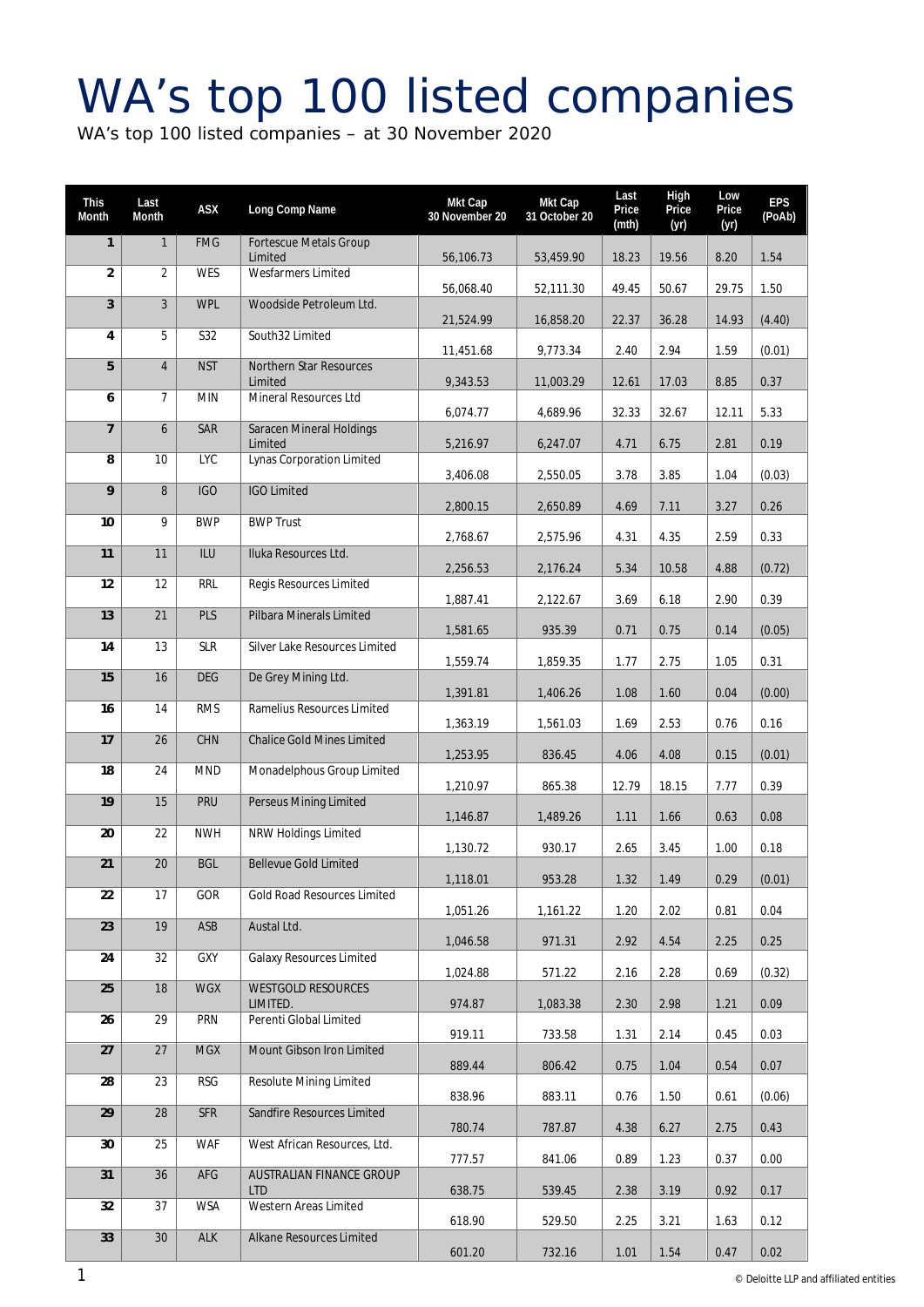| This<br>Month | Last<br>Month   | <b>ASX</b>      | Long Comp Name                                          | Mkt Cap<br>30 November 20 | Mkt Cap<br>31 October 20 | Last<br>Price<br>(mth) | High<br>Price<br>(yr) | Low<br>Price<br>(yr) | <b>EPS</b><br>(PoAb) |
|---------------|-----------------|-----------------|---------------------------------------------------------|---------------------------|--------------------------|------------------------|-----------------------|----------------------|----------------------|
| 34            | 34              | CDV             | <b>Cardinal Resources Limited</b>                       | 586.28                    | 551.32                   | 1.09                   | 1.10                  | 0.23                 | (0.07)               |
| 35            | 31              | <b>CMM</b>      | Capricorn Metals Ltd                                    | 564.12                    | 596.80                   | 1.64                   | 2.37                  | 0.85                 | (0.04)               |
| 36            | 43              | PLL             | Piedmont Lithium Ltd                                    | 561.42                    | 443.59                   | 0.41                   | 0.66                  | 0.06                 | (0.01)               |
| 37            | 46              | EHL             | <b>Emeco Holdings Limited</b>                           | 558.60                    | 408.21                   | 1.04                   | 2.55                  | 0.49                 | 0.20                 |
| 38            | 33              | <b>JMS</b>      | Jupiter Mines Ltd                                       | 548.52                    | 558.31                   | 0.28                   | 0.32                  | 0.19                 | 0.03                 |
| 39            | 41              | <b>IMD</b>      | <b>Imdex Limited</b>                                    | 541.16                    | 477.73                   | 1.37                   | 1.71                  | 0.76                 | 0.06                 |
| 40            | 40              | MAH             | MacMahon Holdings Ltd.                                  | 534.13                    | 502.71                   | 0.26                   | 0.31                  | 0.14                 | 0.03                 |
| 41            | 42              | <b>CWP</b>      | Cedar Woods Properties Ltd.                             | 522.41                    | 463.47                   | 6.47                   | 8.66                  | 2.87                 | 0.26                 |
| 42            | 55              | <b>TLG</b>      | <b>Talga Group Limited</b>                              |                           |                          |                        | 2.15                  |                      |                      |
| 43            | 44              | <b>LTR</b>      | Liontown Resources Ltd.                                 | 517.27                    | 295.81                   | 1.95                   |                       | 0.18                 | (0.06)               |
| 44            | 39              | PPC             | Peet Limited                                            | 505.16                    | 416.83                   | 0.28                   | 0.30                  | 0.05                 | (0.01)               |
| 45            | 35              | <b>RED</b>      | <b>RED 5 LIMITED</b>                                    | 500.22                    | 517.13                   | 1.04                   | 1.45                  | 0.56                 | (0.06)               |
| 46            | 38              | <b>PYC</b>      | PYC Therapeutics Limited                                | 492.73                    | 541.91                   | 0.25                   | 0.38                  | 0.18                 | 0.00                 |
| 47            | 47              | ASM             | <b>AUSTRALIAN STRATEGIC</b>                             | 491.49                    | 517.90                   | 0.16                   | 0.21                  | 0.04                 | (0.00)               |
| 48            | 50              | <b>CVN</b>      | <b>MATERIALS LIMITED</b><br>Carnarvon Petroleum Limited | 453.58                    | 375.01                   | 3.81                   | 4.25                  | 0.84                 |                      |
| 49            | 45              | <b>MCR</b>      | <b>Mincor Resources NL</b>                              | 422.65                    | 360.04                   | 0.27                   | 0.39                  | 0.11                 | (0.00)               |
| 50            | 49              | <b>PWG</b>      | Primewest                                               | 416.32                    | 409.75                   | 0.97                   | 1.07                  | 0.38                 | (0.04)               |
| 51            | 61              | <b>SWM</b>      | Seven West Media Limited                                | 401.51                    | 366.59                   | 1.15                   | 1.50                  | 0.63                 | 0.05                 |
| 52            | 57              | <b>BSE</b>      | <b>Base Resources Limited</b>                           | 392.20                    | 253.78                   | 0.26                   | 0.38                  | 0.06                 | (0.11)               |
| 53            | 68              | 3DP             | Pointerra Limited                                       | 353.40                    | 276.83                   | 0.30                   | 0.33                  | 0.12                 | 0.03                 |
| 54            | 48              | <b>TBR</b>      | Tribune Resources Ltd                                   | 348.78                    | 217.99                   | 0.52                   | 0.68                  | 0.02                 | (0.00)               |
| 55            | $\overline{52}$ | GGG             | <b>Greenland Minerals Limited</b>                       | 334.22                    | 374.62                   | 6.37                   | 8.87                  | 4.45                 | 0.87                 |
| 56            | 59              | PDN             | Paladin Energy Ltd                                      | 305.33                    | 335.27                   | 0.26                   | 0.35                  | 0.07                 |                      |
| 57            | 53              | EMR             | <b>Emerald Resources</b>                                | 304.18                    | 263.63                   | 0.15                   | 0.18                  | 0.04                 | (0.04)               |
| 58            | 58              | <b>PNR</b>      | Pantoro Limited                                         | 298.93                    | 314.39                   | 0.58                   | 0.69                  | 0.26                 | (0.02)               |
| 59            | 54              | SO <sub>4</sub> | Salt Lake Potash Limited                                | 288.72                    | 274.64                   | 0.21                   | 0.29                  | 0.07                 | (0.02)               |
| 60            | 56              | ABR             | American Pacific Borates                                | 280.95                    | 301.44                   | 0.48                   | 0.82                  | 0.30                 | (0.05)               |
| 61            | 67              | AVZ             | Limited<br><b>AVZ Minerals Limited</b>                  | 271.50                    | 287.48                   | 0.85                   | 1.03                  | 0.15                 | (0.02)               |
| 62            | 69              | PAN             | Panoramic Resources Limited                             | 268.23                    | 219.33                   | 0.09                   | 0.11                  | 0.04                 | (0.00)               |
| 63            | 65              | <b>MLD</b>      | MACA Limited                                            | 266.62                    | 215.35                   | 0.13                   | 0.42                  | 0.06                 | (0.09)               |
| 64            | 51              | LEG             | Legend Mining Ltd.                                      | 263.99                    | 221.11                   | 0.99                   | 1.19                  | 0.49                 | (0.07)               |
|               | 62              | PM8             | Pensana Metals Ltd                                      | 257.11                    | 348.17                   | 0.10                   | 0.22                  | 0.05                 | (0.00)               |
| 65            |                 |                 |                                                         | 249.81                    | 243.71                   | 1.23                   | 1.63                  | 0.10                 | (0.03)               |
| 66            | 60              | MAU             | Magnetic Resources NL                                   | 248.48                    | 253.88                   | 1.15                   | 1.71                  | 0.35                 | (0.02)               |
| 67            | 64              | EZL             | Euroz Ltd.                                              | 241.51                    | 230.19                   | 1.28                   | 1.30                  | 0.62                 | (0.01)               |
| 68            | 78              | SVY             | <b>Stavely Minerals Limited</b>                         | 237.47                    | 182.67                   | 0.91                   | 1.03                  | 0.27                 | (0.07)               |
| 69            | 66              | SFG             | Seafarms Group Limited                                  | 234.98                    | 220.44                   | 0.10                   | 0.14                  | 0.03                 | (0.01)               |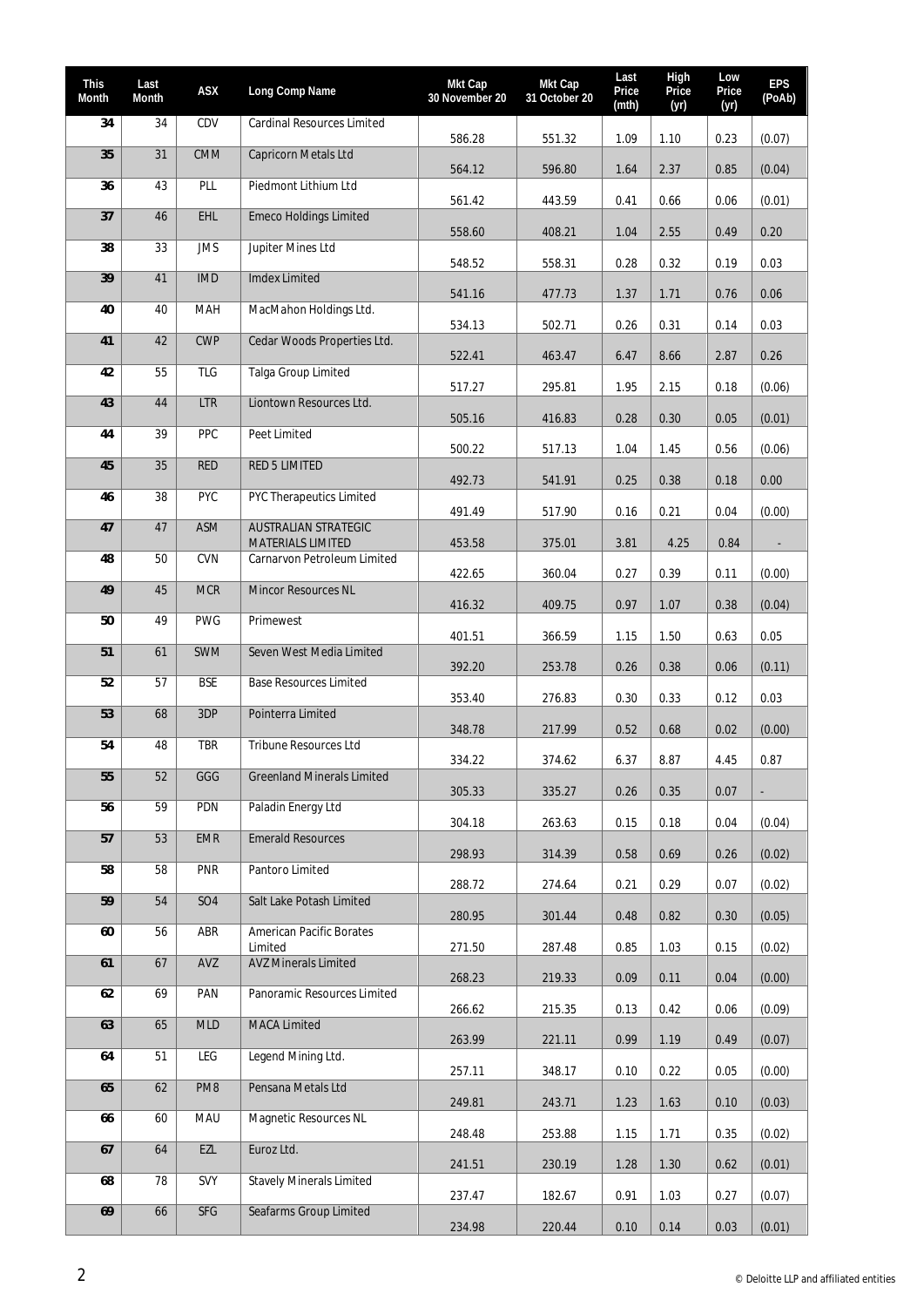| This<br>Month | Last<br>Month | <b>ASX</b> | Long Comp Name                            | Mkt Cap<br>30 November 20 | Mkt Cap<br>31 October 20 | Last<br>Price<br>(mth) | High<br>Price<br>(yr) | Low<br>Price<br>(yr) | <b>EPS</b><br>(PoAb) |
|---------------|---------------|------------|-------------------------------------------|---------------------------|--------------------------|------------------------|-----------------------|----------------------|----------------------|
| 70            | 70            | <b>SFC</b> | Schaffer Corp. Ltd.                       | 232.91                    | 211.45                   | 17.10                  | 18.00                 | 9.45                 | 1.72                 |
| 71            | 98            | <b>ORR</b> | OreCorp Limited                           | 228.44                    | 142.78                   | 0.72                   | 0.76                  | 0.20                 | (0.02)               |
| 72            | 76            | <b>FRI</b> | Finbar Group Limited                      |                           |                          |                        |                       |                      |                      |
| 73            | 148           | AZS        | <b>Azure Minerals Limited</b>             | 227.22                    | 191.85                   | 0.84                   | 1.01                  | 0.52                 | 0.02                 |
| 74            | 73            | CYL        | Catalyst Metals Ltd                       | 219.86                    | 87.19                    | 0.90                   | 1.02                  | 0.05                 | (0.04)               |
| 75            | 84            | <b>FWD</b> | Fleetwood Ltd.                            | 216.01                    | 201.88                   | 2.59                   | 3.40                  | 1.74                 | (0.02)               |
| 76            | 72            | <b>CVL</b> | Civmec Limited                            | 199.63                    | 169.35                   | 2.11                   | 2.20                  | 1.12                 | (0.03)               |
| 77            | 79            | <b>MAD</b> | Mader Group Limited                       | 198.38                    | 203.40                   | 0.43                   | 0.54                  | 0.35                 | 0.04                 |
|               |               |            |                                           | 198.00                    | 180.00                   | 0.99                   | 1.12                  | 0.62                 | 0.09                 |
| 78            | 82            | <b>CTM</b> | Centaurus Metals Limited                  | 195.51                    | 174.33                   | 0.60                   | 0.74                  | 0.08                 | (0.04)               |
| 79            | 63            | <b>MGV</b> | Musgrave Minerals Limited                 | 194.66                    | 232.65                   | 0.41                   | 0.83                  | 0.07                 | 0.00                 |
| 80            | 81            | <b>RCE</b> | Recce Pharmaceuticals Ltd                 | 193.60                    | 177.97                   | 1.12                   | 1.88                  | 0.21                 | (0.03)               |
| 81            | 131           | E25        | Element 25 Limited                        | 193.28                    | 107.45                   | 1.46                   | 1.46                  | 0.10                 | (0.02)               |
| 82            | 87            | LYL        | Lycopodium Ltd.                           | 188.77                    | 164.52                   | 4.75                   | 6.41                  | 3.70                 | 0.30                 |
| 83            | 75            | <b>BCK</b> | <b>Brockman Mining Limited</b>            |                           |                          |                        |                       |                      | (0.00)               |
| 84            | 74            | <b>DCN</b> | Dacian Gold Limited                       | 187.31                    | 192.12                   | 0.03                   | 0.03                  | 0.01                 |                      |
| 85            | 80            | POS        | Poseidon Nickel Limited                   | 186.37                    | 197.49                   | 0.34                   | 1.76                  | 0.29                 | (0.41)               |
| 86            | 77            | <b>IMA</b> | Image Resources NL                        | 182.35                    | 179.70                   | 0.07                   | 0.10                  | 0.03                 | (0.00)               |
| 87            | 145           | <b>VUL</b> | <b>Vulcan Energy Resources</b>            | 178.59                    | 186.06                   | 0.18                   | 0.28                  | 0.12                 | 0.03                 |
| 88            | 93            | <b>GNG</b> | Limited<br><b>GR Engineering Services</b> | 177.30                    | 91.40                    | 2.32                   | 2.54                  | 0.14                 | (0.07)               |
| 89            | 94            |            | Limited                                   | 173.77                    | 157.48                   | 1.12                   | 1.25                  | 0.60                 | (0.05)               |
|               |               | KLL        | KALIUM LAKES LIMITED                      | 172.03                    | 155.24                   | 0.21                   | 0.53                  | 0.13                 | (0.05)               |
| 90            | 71            | <b>TIE</b> | <b>Tietto Minerals Limited</b>            | 162.65                    | 205.35                   | 0.36                   | 0.77                  | 0.12                 | (0.04)               |
| 91            | 96            | <b>MRC</b> | Mineral Commodities Limited               | 159.63                    | 145.63                   | 0.35                   | 0.40                  | 0.13                 | 0.02                 |
| 92            | 108           | 4DS        | 4DS Memory Limited                        | 157.28                    | 130.97                   | 0.12                   | 0.17                  | 0.03                 | (0.00)               |
| 93            | 103           | SRG        | <b>SRG Global Limited</b>                 | 156.03                    | 135.97                   | 0.35                   | 0.44                  | 0.17                 | (0.07)               |
| 94            | 107           | <b>WIC</b> | Westoz Investment Company<br>Limited      | 153.79                    | 132.41                   | 1.15                   | 1.20                  | 0.57                 | (0.01)               |
| 95            | 91            | CAI        | <b>Calidus Resources Limited</b>          | 153.43                    | 158.82                   | 0.57                   | 0.73                  | 0.17                 | (0.01)               |
| 96            | 85            | <b>FZO</b> | Family zone cyber safety                  |                           |                          |                        |                       |                      |                      |
| 97            | 101           | <b>NTU</b> | limtited<br>Northern Minerals Limited     | 153.38                    | 166.66                   | 0.40                   | 0.64                  | 0.06                 | (0.07)               |
| 98            | 86            | MML        | Medusa Mining Limited                     | 150.83                    | 137.52                   | 0.03                   | 0.06                  | 0.02                 | (0.02)               |
| 99            | 89            | <b>GMD</b> | <b>Genesis Minerals Limited</b>           | 149.61                    | 166.24                   | 0.72                   | 1.07                  | 0.40                 | 0.17                 |
| 100           | 83            | <b>WMX</b> | Wiluna Mining Corporation                 | 147.27                    | 162.78                   | 0.08                   | 0.09                  | 0.02                 | (0.01)               |
|               |               |            | Limited                                   | 146.69                    | 172.81                   | 1.46                   | 2.30                  | 0.70                 | 0.24                 |